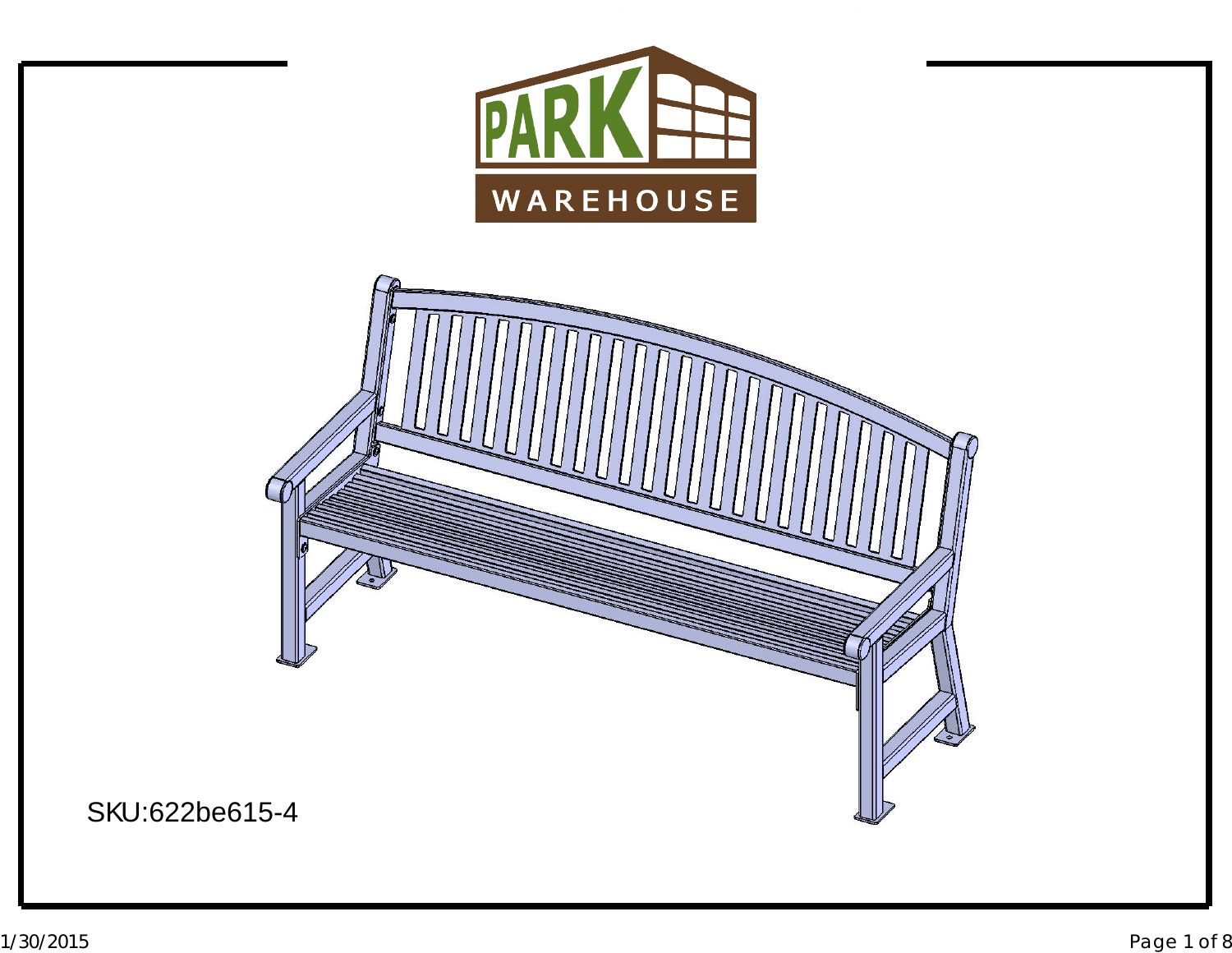#### **WARRANTY & TERMS**

WARRANTY5 Year Limited Warranty on Thermoplastic coated elements. Park Warehouse guarantees all items for one full year to be free of defects in workmanship or materials when disasters, lack of maintenance, normal weathering or wear and tear due to public abuse. defective. Items specifically not covered by this warranty include vandalism, manmade or natural installed and maintained properly. We agree to repair or replace, any items determined to be

Damages or loss in transit is the responsibility of the carrier, whether visible or concealed. It is the responsibility of the recipient to assure that the order is received complete. Before signing the Warehouse at your request. shipment. Park Warehouse will assist in filing claims if the freight arrangements were made by Park responsible for damages or loss in transit. Title to all goods passes to the customer at the time of on the bill of lading. Damage reports must be filed within <sup>10</sup> days. Park Warehouse is NOTdelivery receipt, inspect the shipment immediately and completely. Note any damages or shortages

CANCELLATIONS AND RETURNS: Cancellations are only accepted with approval of Park<br>Warehouse, Ne merchandise shall be returned without a Peture Goods Authorization numb Warehouse. No merchandise shall be returned without <sup>a</sup> Return Goods Authorization number which the error is not the fault of Park Warehouse. All returns must be shipped freight prepaid. in saleable condition. A restocking charge of up to 25% will be applied to all returned goods when<br>the error is not the fault of Park Warehouse. All returns must he shinned freight prepaid is issued by customer service. Any authorized merchandise must be carefully packed and received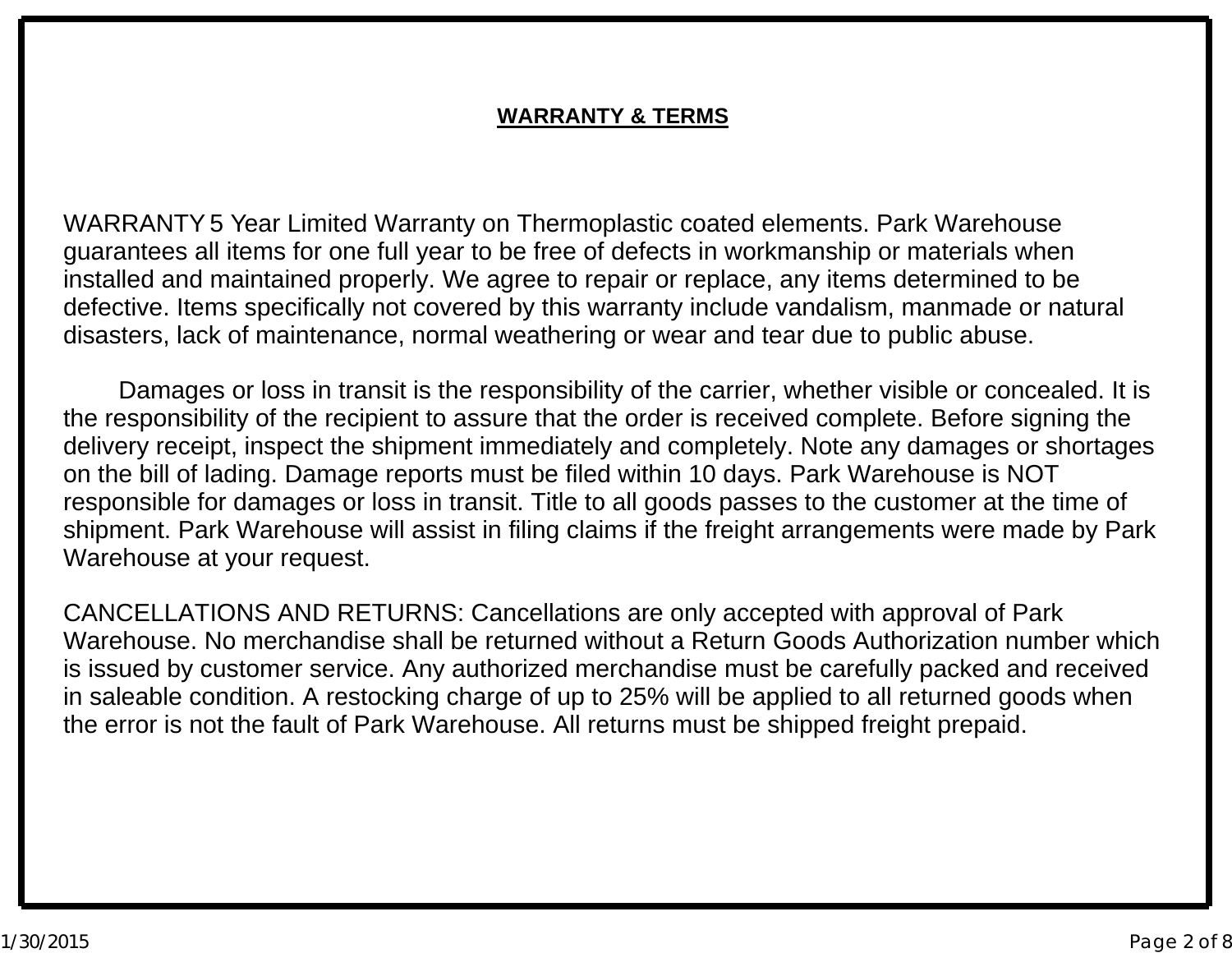#### *SAFETY WARNINGS & EQUIPMENT INSPECTION*

- •Owners and installers please note these safety warnings and make use of this checklist on <sup>a</sup> regular basis.
- •Follow installation instructions when erecting equipment.
- • Ground surfaces around equipment should be restored as needed. Concrete footings should never be exposed. Surface depth should comply with ASTM and CPSC specifications.
- •Check for and repair damage caused by wear or vandalism, <sup>a</sup> major factor in injury causing situations.
- • All protruding bolts should be covered or cut off and finished smooth. Sharp edges on pipes should be capped or removed. Check for bent, broken, or severly worn pipe, and replace.
- •All equipment should be free of rust and repainted whenever necessary to deter rusting.
- • We provide our customers with layout sheets and installation instructions. Please keep on file the specifications sheet that contains the listing of every part used.
- •Never add components not intended for use with this product.
- •Regular maintenance is necessary in this and all park and recreational equipment to insure the safety of the user.
- •Note: Proper maintenance of equipment requires regular tightening of all bolts, nuts, and setscrews.
- •Note: Regular checking of all parts, castings, etc. should be made. If <sup>a</sup> part is broken or worn, it shoud be replaced immediatly.
- •Check to be sure all fittings are tight and that bars and pipes do not move.
- • Replace all worn S-hooks. S-hooks must be completely closed. Failure to close S-hooks can result in serious injury to the user. NEVER reuse S-hooks.
- •Test for free movement of swing hanger and other moving attached parts.
- •Check for worn chains and replace them.
- •A soft resilient surface should be placed under all swings extending at least twice the height of the top rail both front and back.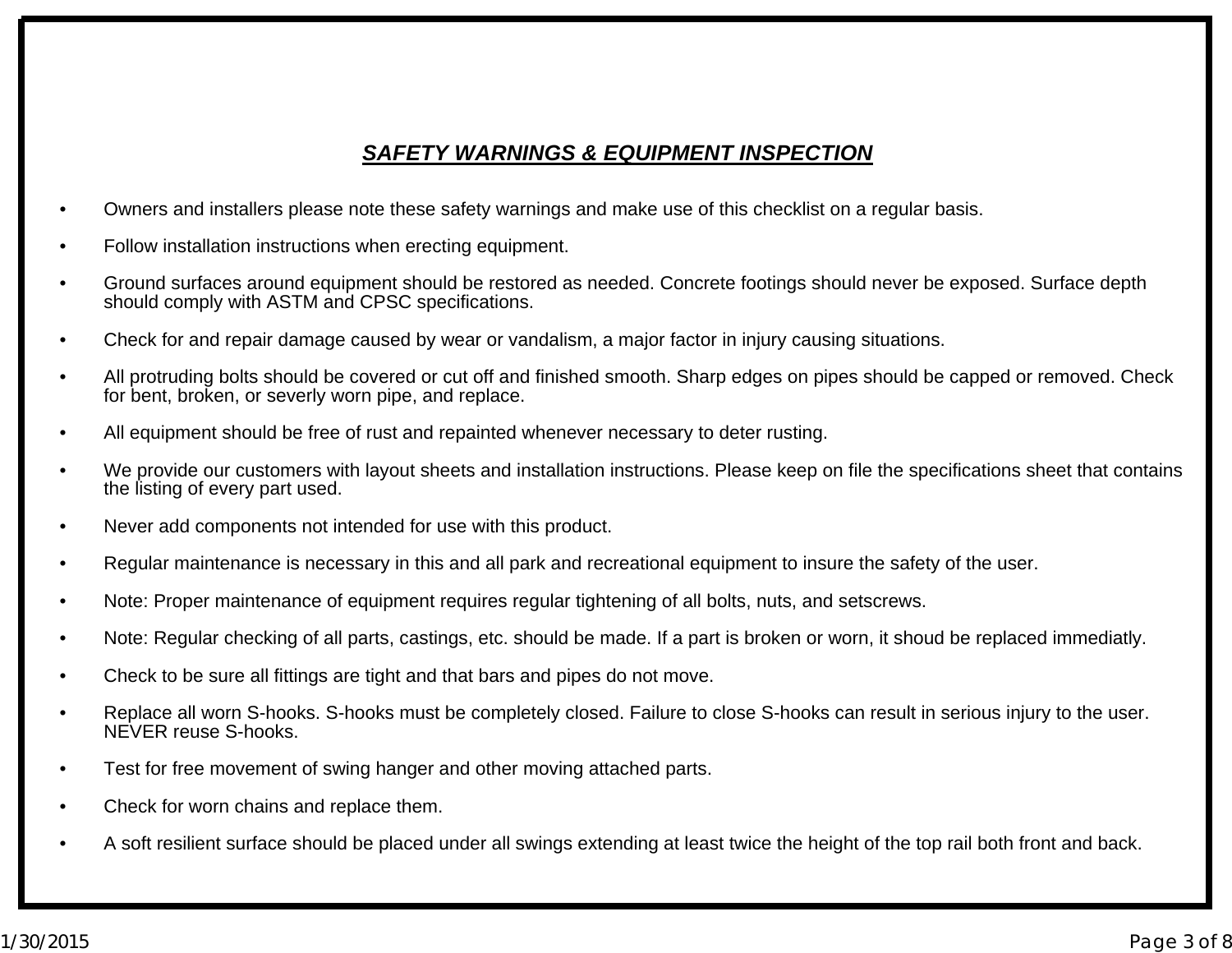# HARDWARE



3/8" Button Head Bolt (SS)



3/8" Washer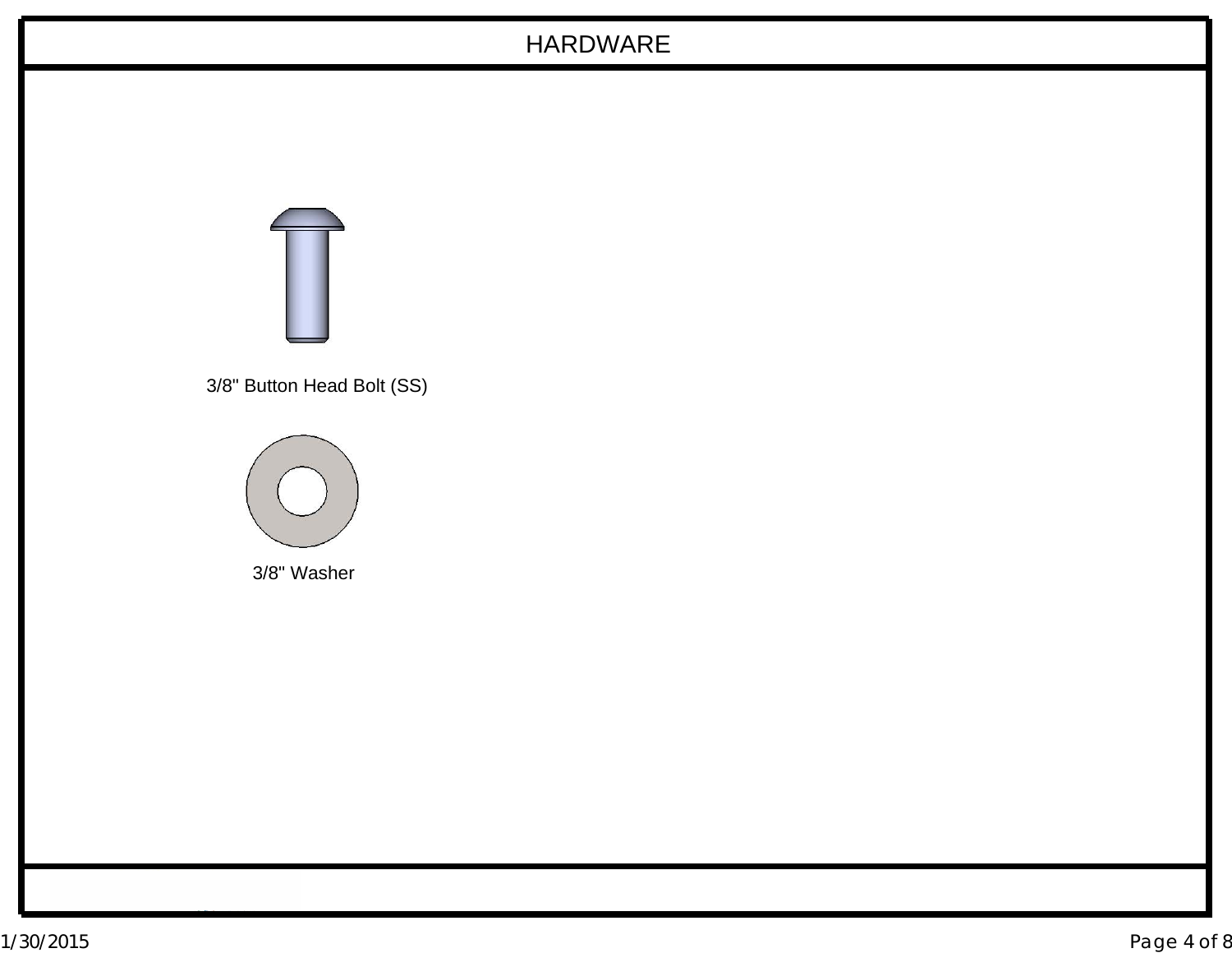## TOOLS REQUIRED

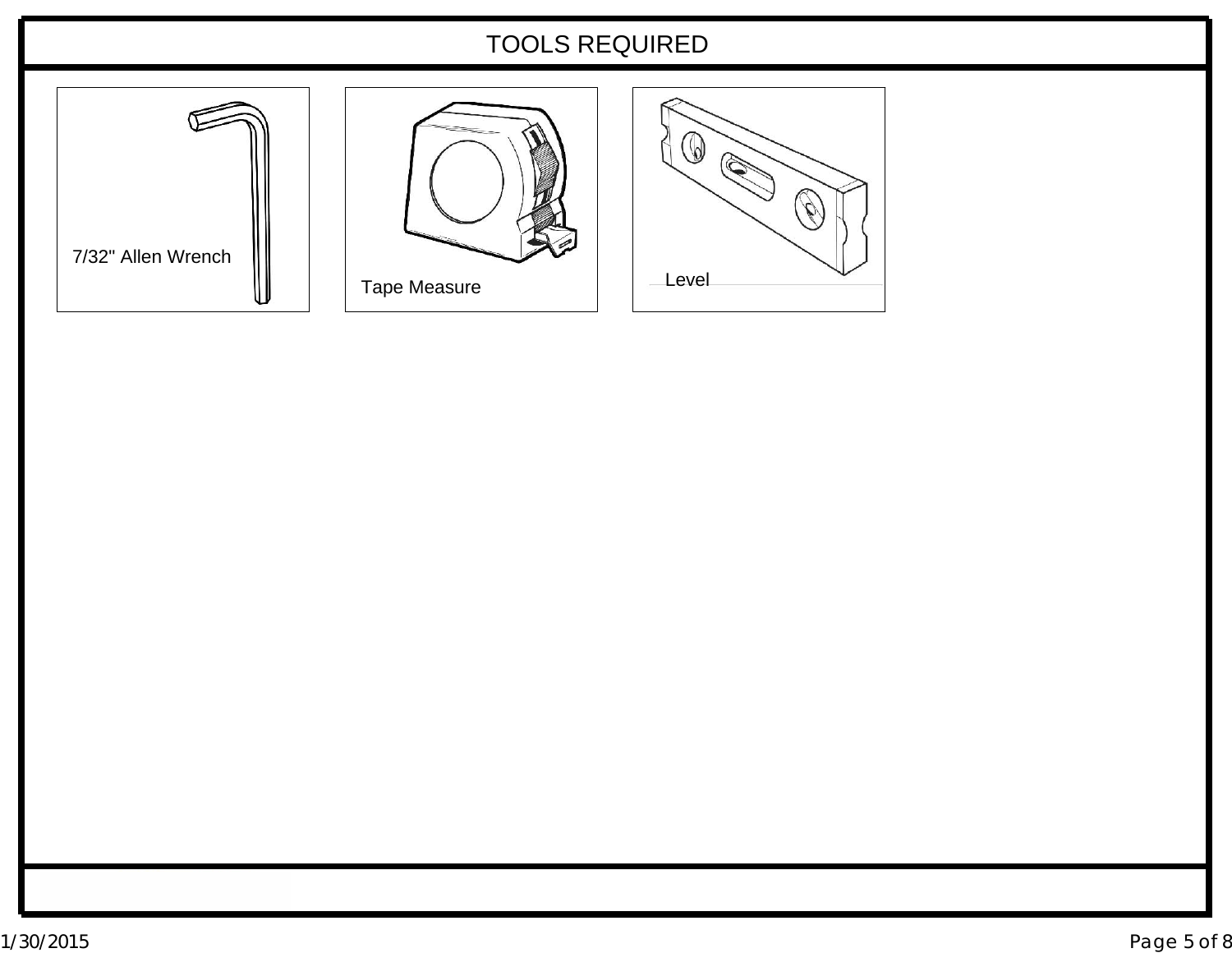#### PRODUCT SPECIFICATIONS

## PORTABLE BENCH WITH BACK 622be615-4

Seat and Back: Seats are fabricated from 1" <sup>x</sup> 1" <sup>x</sup> 11 ga. steel square tubing. Seat back shall be 1-1/2" <sup>x</sup> 1/4" flat steel strips. Front and top rails shall be 1" <sup>x</sup> 2" <sup>x</sup> 13 ga. steel rectangular tubing. The top rail shall be rolled to form the top arch. Seat and back attachment plates shall be laser cut from 1/4" steel. All electrically MIG welded.

Frame: Bench end frames shall be fabricated from 2" <sup>x</sup> 2" <sup>x</sup> 11 gauge pre-galvanized steel square tubing. Surface mounting plates shall be 2-3/4" <sup>x</sup> 1/4" steel plate. All electrically MIG welded.

Coating: Oven fused functionalized polyethylene copolymer-based thermoplastic. Spray coating application with superior mechanical performance, impact resistance and UV-stability.

Hardware: All stainless steel allen head fasteners.

Dimensions: 6' portable bench with back: Seats are 15" wide <sup>x</sup> 67-1/2" long. Seat height is 18" from the ground to the top of the seat. The overall dimensions are 72" <sup>x</sup> 24" <sup>x</sup> 36".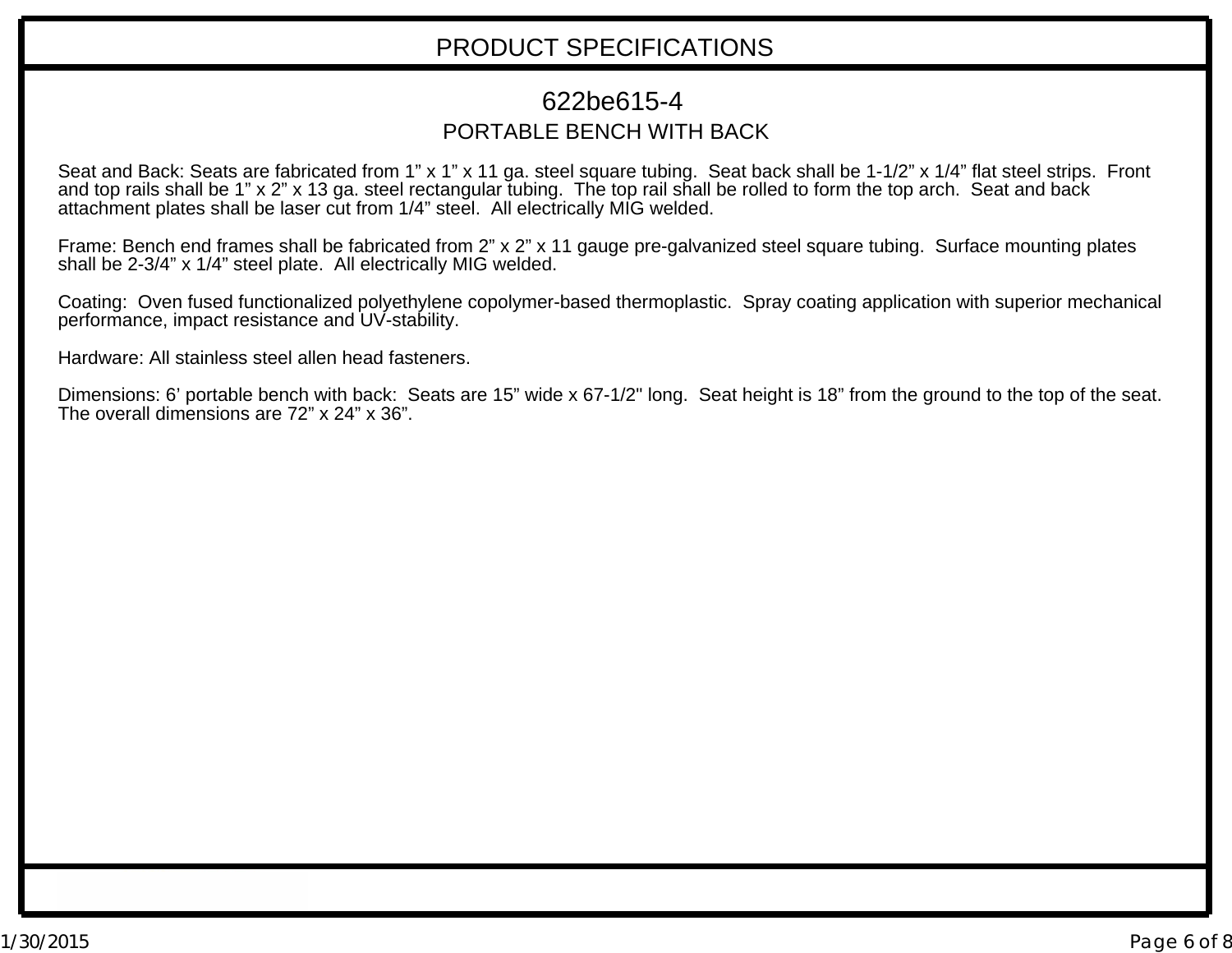## COMPONENTS